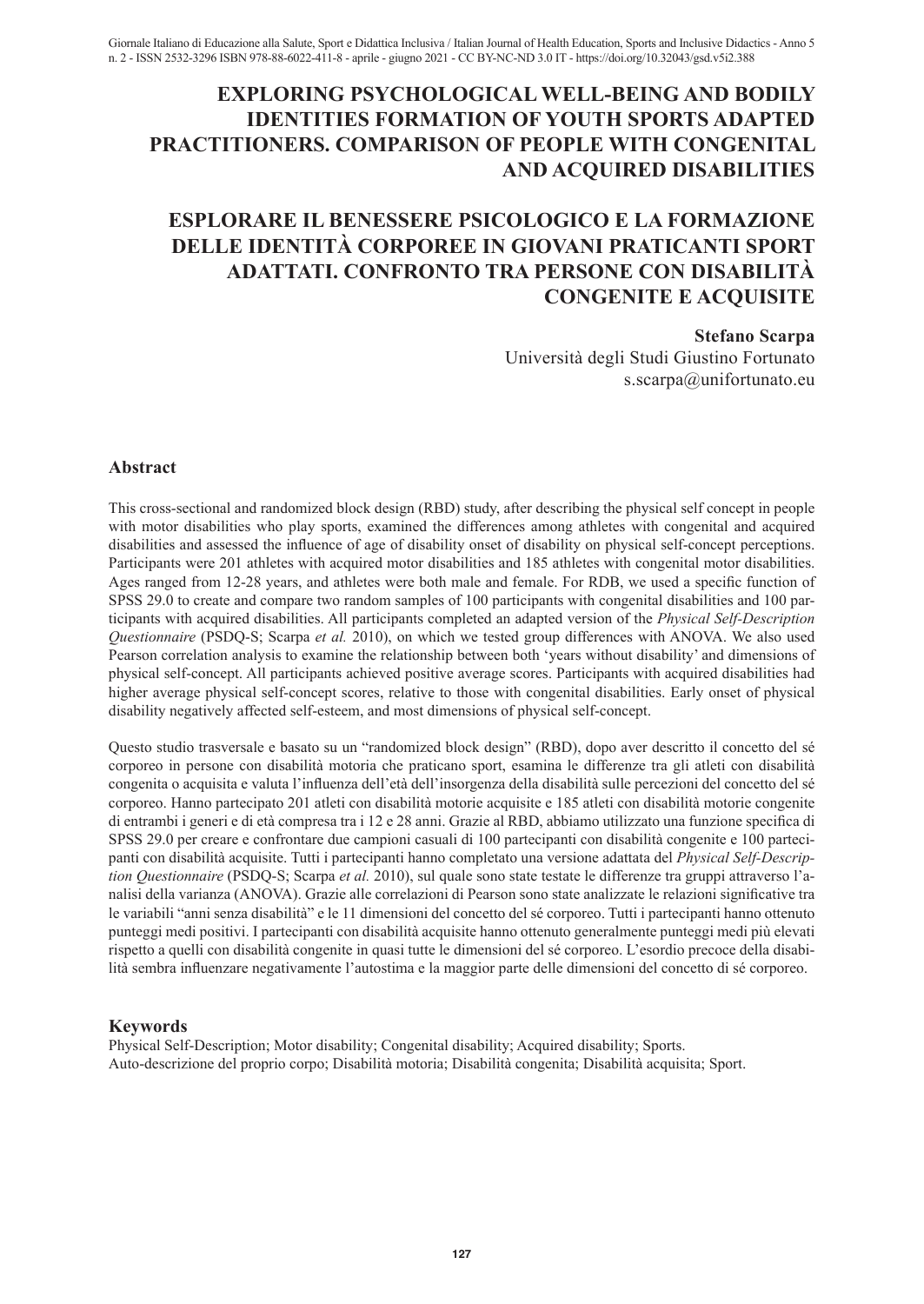### **1. Introduction**

Embodied cognition is a construct closely related to physical self-concept, which could contribute to psycho-physical well-being and social inclusion in people with disabilities. According to Fox (1990, 1998), the physical self-concept can be defined as a combination of knowledge, feelings, memories and experiences relating to one's body; it is a self-described profile based on the multitude of roles and attributes that we believe constitute our body-image, motor skills and abilities. The formation of a physical self-concept represents an important developmental task. Both cognitive processes and social experiences contribute to the development of one's body-image which is not exclusively influenced by either real data attesting to one's physical conformation or psychological, emotional and personal ideas, but, rather, by the close interaction of both of these components and other social factors. Thus, the construction of a physical self-concept is multidimensional and hierarchical (Marsh & Yeung 1998; Marsh, Richards, Johnson, Roche, & Tremayne 1994). Based on the rationale existing Scarpa (2011a) proposed a pyramid model of this multidimensional-hierarchical construction of the physical self, which is presented in the current form in Figure 1.



Fig. 1. (Multidimensional-hierarchical physical self-concept, adapted from Scarpa 2011).

#### **1.1. Multidimensional-hierarchical physical self-concept**

Figure 1 graphically represents the multidimensional-hierarchical construction of the physical self, considering both the classic factors related to the physical self (Fox, & Corbin 1989; Harter 1982; Marsh 1990; Marsh *et al.* 1994) and more recently used concepts, such as 'motor competence' (Cattuzzo *et al.* 2016; Henrique Ré, & Stodden 2015), assuming that: (a) the specific sub-domains of the physical self construct have been hierarchically organized on the basis of past literature; (b) lower level percepts affect all higher level constructs; (c) components of the same level affect each other alike; (d) components placed in brackets are mentioned in current literature but not measured by the Physical Self-Description Questionnaire (PSDQ-S; Scarpa, Gobbi, Paggiaro & Carraro 2010) used in this study; and (e) the global self-concept inserted in dotted form is not measured by the PSDQ but is certainly influenced by the physical self-concept and other components of the self.

Research into the benefits of sport for people with disabilities has gained impetus in recent years, showing that engagement in sports led to both physiological and psychological benefits (Carless, Peacock, McKenna, & Cooke 2013; Hanson, Nabavi, & Yuen 2001; for a review see Martin Ginis, Jetha, Mack & Hetz 2010). Some studies analyzed the effects of sport participa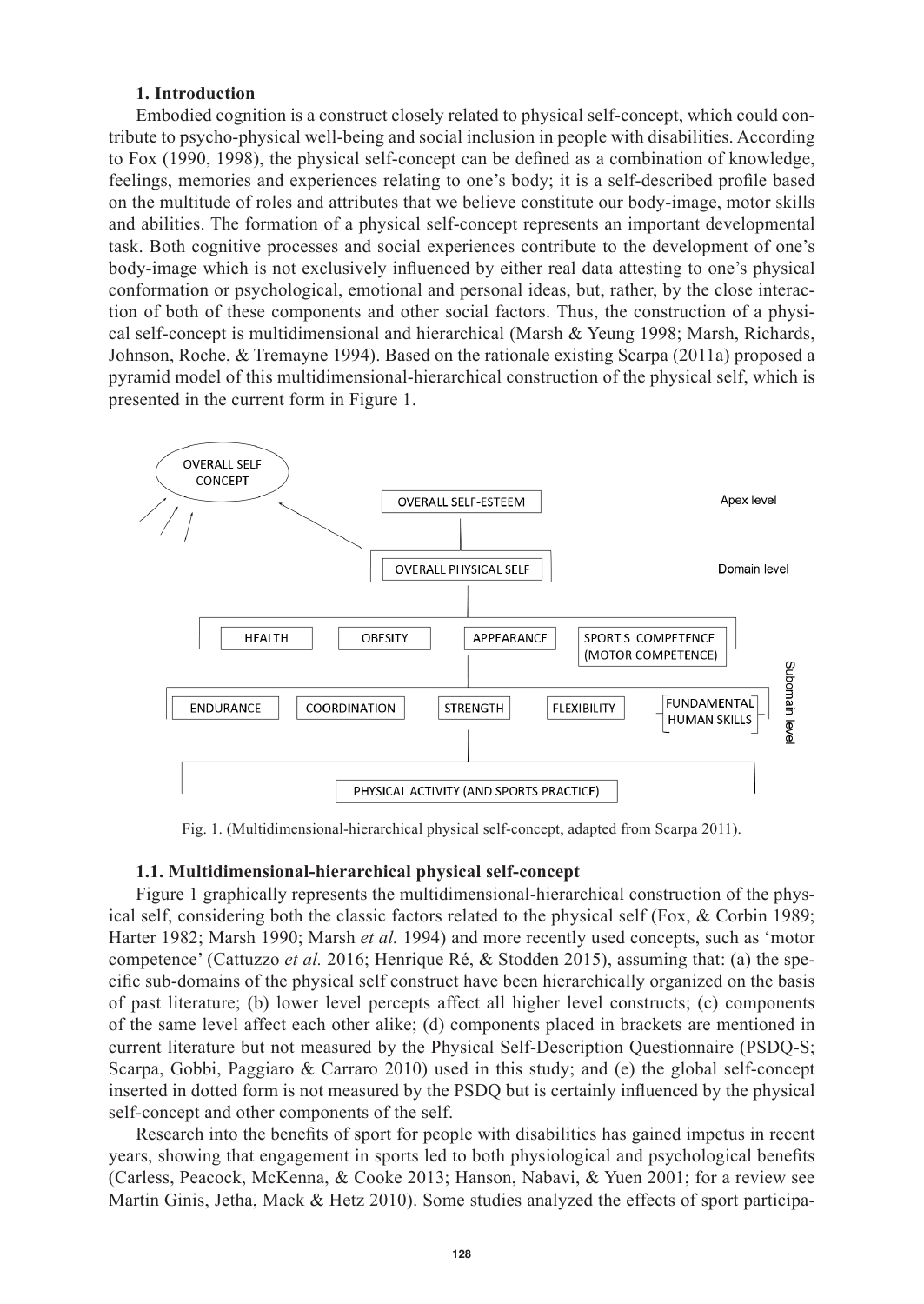tion on self-perception, and, particularly, on body image and satisfaction with one's own body. Groff and Kleiber (2001) analyzed identity formation in young people involved in an adapted sports program. Identity is generally defined as the set of mental representations that one uses to relate to his/her personal and social characteristics. Groff and Kleiber verified, among adolescents with motor disabilities, that that adapted sport helps to improve self-perceptions of one's skills and abilities, emotional expression and social interaction and decrease self-perceptions of disability, seemingly facilitating the exploration and expression of alternative forms of identity. Ferreira & Fox (2008) analyzed multiple aspects of the physical self in male basketball players, with and without disabilities and found that wheelchair sport participation contributed to positive development of the physical self while also providing a unique opportunity to engage in a successful, complex sports performance. The athletic context was extremely important for people with disabilities, providing them opportunities to experience new challenges, positively evaluate their abilities and gain confidence and a positive body-image while also experiencing social successes. Athletes with motor disabilities (peripheral or central paraplegia) who engaged in sport gained confidence in their bodies, a greater sense of attractiveness and positive opinions with respect to their bodies' sports capacity. Shapiro and Martin (2010) described the multidimensional concept of the physical self in athletes with motor disabilities. Among their principal results, they emphasized that at least 50% of their participants' general self-esteem was determined by perception of the physical self. The other 50% was probably attributable to other dimensions of self (academic, emotional, social). The areas relating to flexibility, strength and endurance appeared to be extremely important and had a strong influence on general self-concept. This study highlighted that participants with a more positive conception of their physical self, of strength, of endurance and of flexibility, had higher self-esteem relative to those who obtained lower scores on these four variables. Based on the broad rationale mentioned above in the literature of the field, The first aim of the study is to estimate the average values of the PSDQ in a sample of Italian adolescents and young adults who regularly practice sport. Considering the arguments just made above, the hypothesize is that they present higher levels of physical self-concept than their peers that are not involved in sport activities, even when compared to a normative sample.

To the best of our knowledge, no studies focused specifically on differences in physical self-concept among athletes with congenital versus acquired motor disabilities. Sport research has mainly investigated athletes with congenital or acquired disabilities in terms of self-esteem (Cambell 1995), or have investigated athletes with disabilities without regard to whether they were acquired or congenital in terms of sport anxiety (Mastro & Frenchr 1984), goal perspectives (Skafida 2002), sport achievement orientation (Page, O'Connor, & Waydav 2000; Skordilis *et al.* 2006), or competitive orientation (O'Connor & Wayda 2000). In the present research we have been inspired by Cambell's study to contrast whether athletes with acquired versus congenital disabilities exhibited differences in physical self-concept and global self-esteem.

Campbell (1995) evaluated differences in psychological well-being among athletes in wheelchairs sport participants with both congenital and acquired disabilities. Psychological well-being was assessed using scores related to mood, trait anxiety, self-esteem and sense of mastery. The results evidenced that groups of individuals with acquired disabilities had a better mood, higher self-esteem and sense of mastery, and less trait anxiety than groups of individuals with congenital disabilities. Athletes in wheelchairs with disabilities acquired later in life had an overall higher sense of well-being than those with congenital disabilities. Campbell suggested that people with congenital disabilities are likely to be helped most by parents and other persons during their growth and development, but that they may generally demonstrate less independence and fewer personal skills to cope with stressful situations than is the case for people with acquired disabilities.

Based on psychosocial theory and Campbell's (1995) findings, the second aim of this study is to examine differences in physical self-description and self-esteem between athletes in wheelchairs with acquired versus congenital disabilities. Expected that athletes with an ac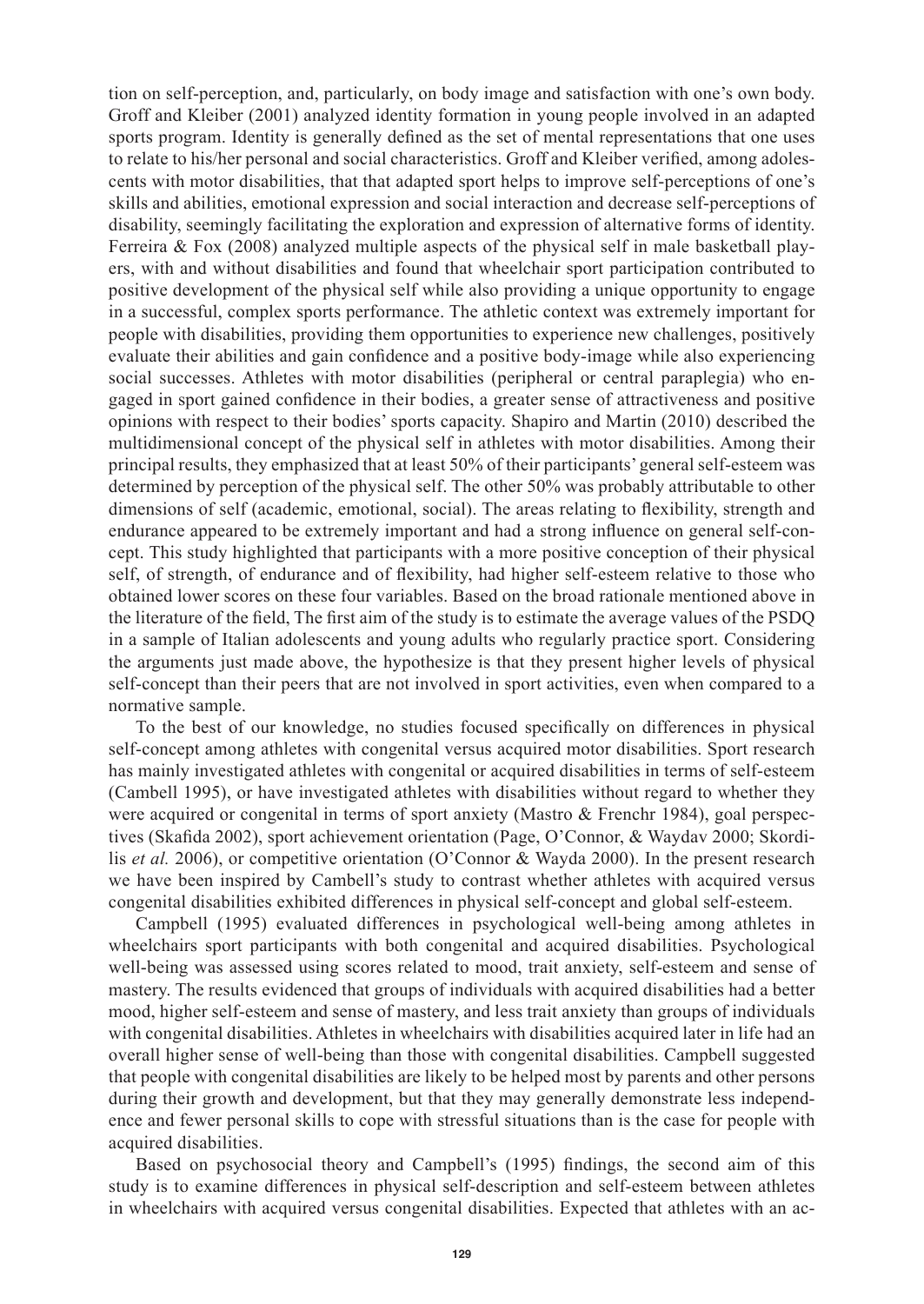quired motor disability would have a more favourable physical self-concept than athletes with congenital disabilities. With a third point, it is hypothesized a positive correlation between the number of years prior to disability onset and more positive perceptions of physical self. Hopper (1984) studied the influence of disability onset on self-esteem in athletes in wheelchairs, and found that an earlier onset of disability was associated with a lower self-esteem. Considering that the physical self is a relevant component of the global self-esteem, it is expected similar results related to physical self-esteem.

### **2. Method**

### **2.1. Participants**

Thanks to the website 'www.superando.it' (a website about disability and inclusion) which advertised our research and thanks to the direct contact with the President of Paratetraplegic Italian Federation Associations (PPIFA), we created an online network enabling us to reach and make contact with most Italian sports associations for paraplegics and athletes wheelchairs, from which we recruited our participants. All participants or underage participants' parents signed an informed consent. The study was conducted in accordance with the Declaration of Helsinki, and was approved by the Ethical Committee of our University.

We recruited 201 athletes with acquired and 185 with congenital disabilities, between the ages of 12 and 28 years ( $n= 368$ ;  $M= 19.98$ ; SD= 6.45; gender: 191 females and 195 males). We adopted a randomized block research design (RDB) and used a function of SPSS 29.0 to randomly extract subsamples from this population. Thus, we randomly assigned 100 individuals each from our acquired and congenital disability samples into two equal-sized comparative groups. All participants engaged in sports activities with wheelchairs due to paraplegia (complete paralysis of the lower limbs) from either a central (spastic form) or a peripheral lesion (flaccid form). Those with latest disability onset were recruited at least two years after their trauma, after they were already able to practice sports.

#### **2.2. Instruments and procedure**

Demographic information collected anonymously in a nearby secluded training facility before or after participants sports participation included gender, type of disability, origin of disability, time of disability onset and type of sport practiced. Additionally, participants completed the Physical Self-Description Questionnaire - Short form (PSDQ-S) validated in the Italian language in a sample of 951 participants aged 11–36 years (Scarpa, Gobbi, Paggiaro, & Carraro 2010). The questionnaire consists of 43 items derived from the Italian version (Meleddu, Scalas, & Guicciardi 2002) of the 70-item Physical Self-Description Questionnaire (PSDQ; Marsh *et al.* 1994), but items were chosen following the first short version validated by Peart, Marsh, & Richards (2005). The 43-item short form can be administered more quickly and ensures greater attention and accuracy in participants' responses, particularly for people with disabilities who generally experience attention and concentration difficulty. Each item is a simple declarative statement to which participants respond on a 6-point Likert scale ranging from 1 (false) to 6 (true). The PSDQ-S measures 11 factors related to self-ratings of one's body, motor abilities, and skills: *Activity*, *Appearance*, *Obesity*, *Coordination*, *Endurance*, *Flexibility*, *Health*, *Sports Ability*, *Strength*, *Global Physical Self-concept*, and *Global Self-Esteem* (Scarpa *et al.* 2010) reported acceptable internal scale consistency, with Cronbach's α ranging from .77 to .91. The relevance of existing indices revealed a good adjustment of the original model to the Italian population with RMSEA = .053, NFI = .965, NNFI = .972, CFI = .975, GFI = .874, AGFI =  $.852$ , PGFI = .744. The invariance cross gender and age was also tested. In a previous study with a sample of 143 adolescents and young people with physical disability (Scarpa 2011ab), some items were adapted to fit disability characteristics. For example, the sentence "*I can run a long way*..." was changed into, "*I can cover long distances*..." Cronbach's α of the scales ranged from .76 to .92. The adapted items were used in the present study.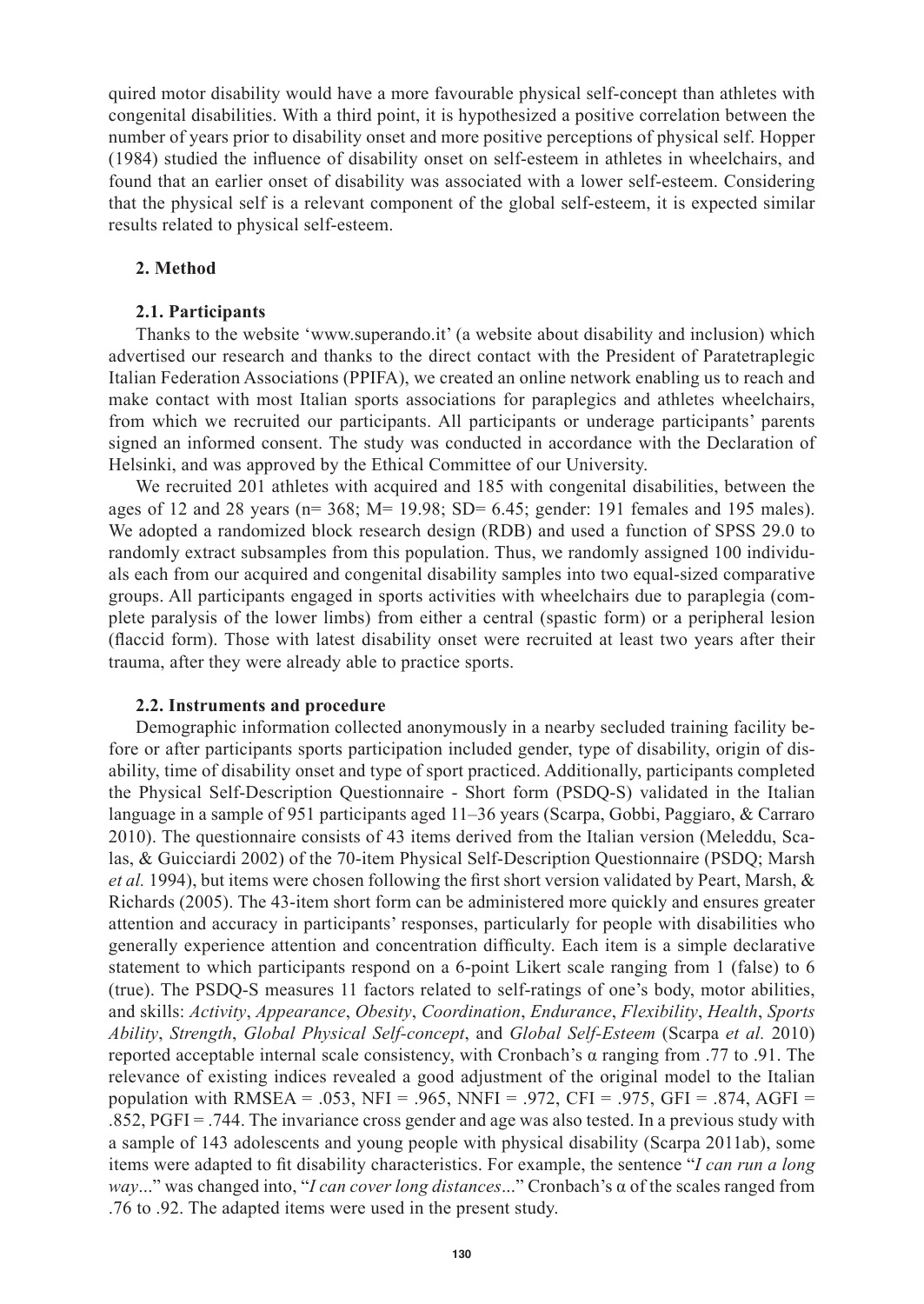#### **2.3. Data analyses**

Statistical data analysis was carried out with SPSS software (version 29.0), R, LISREL. Internal consistency and reliability of the PSDQ was tested using Cronbach's Alpha indexes for each variable in the entire sample of the present study. Descriptive statistics (means and standard deviations) were calculated for each of the 11 subscales of the PSDQ-S in order to describe the entire sample and then the relative physical self-description scores of participants in the two groups (acquired *vs* congenital disabilities). Score differences between groups were evaluated by one-way analysis of variance (ANOVA), and effect size was calculated using Cohen's *d* for two independent means (Rosnow & Rosenthal 2009). We also calculated Pearson correlations between both PSDQ components of the dimensions of physical self-concept and the variables 'years without disability'. Finally, linear regression was used for significant relationships between variables, placing the first (PSDQ scales) as dependent and the second as independent ('years without disability'). The significance was assessed with the p value placing it at three levels:  $p < 001$ ;  $p < 01$ ;  $p < 05$ .

### **3. Results**

Descriptive statistics of 11 PSDQ subscales showed positive mean scores  $(> 4)$  across all in athletes with motor disabilities: *Activity* (M= 4.1; SD= 1.3), *Appearance* (M= 4.2; SD= 1.0), *Obesity* (M= 4.5; SD= 1.6), *Coordination* (M= 4.6; SD= 1.1), *Endurance* (M= 4.2; SD= 1.2), *Flexibility* (M= 4.1; SD= 1.5), *Health* (M= 5.0; SD= 1.0), *Sports Ability* (M= 4.4; SD= .9), *Strength* (M= 4.9; SD= 1.5), *Global Physical Self-concept* (M= 4.4; SD= 1.3), and *Global Self-Esteem* (M= 4.9; SD= .8). Data comparable and in some cases superior to the reference regulatory standards (Ferreira & Fox 2008; Marsh *et al.* 1994; Martin 2006; Scarpa 201ab; Shapiro & Martin 2010).

Table 1 presents the ANOVA results comparing participant groups with acquired and congenital disabilities for 11 PSDQ-S scales (Cronbach alpha coefficients; M; SD; p-value; Cohen's *d*). The high internal consistency of the 11 PSDQ-S scales (Cronbach alpha coefficients ranging from .75 to .91; mean = .83), and. Athletes with acquired disabilities obtained higher mean scores in all the dimensions of the physical self, with the exception of the health and appearance subscales.

| PDSQ-S Scales | Whole<br>Sample<br>$N = 200$ | Athetes with<br>Congenital<br>Disability<br>$n=100$ | Athetes with<br>Acquired<br>Disability<br>$n=100$ |          |                                       |                                       |
|---------------|------------------------------|-----------------------------------------------------|---------------------------------------------------|----------|---------------------------------------|---------------------------------------|
|               | Means (SD)                   | Means (SD)                                          | Means (SD)                                        | p-values | Effect<br><b>Sizes</b><br>Cohen's $d$ | Cronbach's<br>Alpha Co-<br>efficients |
| Activity      | 3.83(1.36)                   | 3.46(1.35)                                          | 4.20(1.33)                                        | $.014*$  | .55                                   | .87                                   |
| Endurance     | 4.34(1.22)                   | 3.83(1.11)                                          | 4.84(1.23)                                        | $.015*$  | .86                                   | .85                                   |
| Strength      | 4.21(.85)                    | 3.97(1.34)                                          | 4.44(.82)                                         | $.013*$  | .42                                   | .81                                   |
| Flexibility   | 4.36(.98)                    | 3.81(1.11)                                          | 4.90(.95)                                         | $.003*$  | 1.05                                  | .76                                   |
| Coordination  | 4.18(.97)                    | 3.74(1.7)                                           | 4.62(.94)                                         | $.011*$  | .64                                   | .82                                   |
| Sport Ability | 4.26(.98)                    | 4.4(1,11)                                           | 4.47(.93)                                         | $.043*$  | .42                                   | .85                                   |
| Health        | 5.01(1.00)                   | 5.05(.83)                                           | 4.96(1.05)                                        | .621     | .09                                   | .83                                   |
| Body Fat      | 4.02(1.66)                   | 3.56(1.71)                                          | 4.47(1.39)                                        | $.029*$  | .58                                   | .91                                   |
| Appearance    | 4.24(.96)                    | 4.22(1.05)                                          | 4.26(.94)                                         | .832     | .04                                   | .75                                   |

Table 1. Scale description, analysis of variance with p-values and effect sizes, Cronbach's Alpha Coefficients.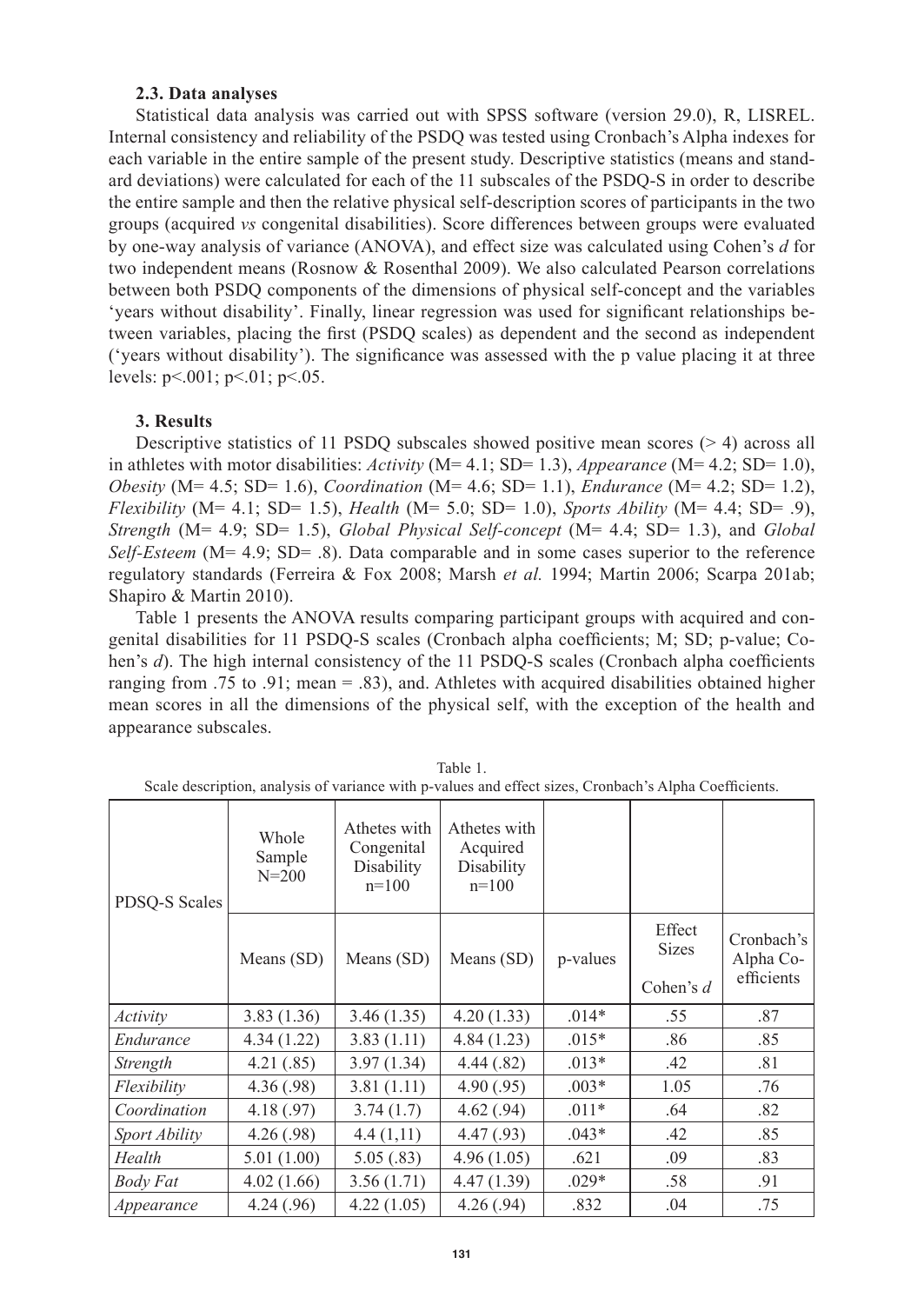| Global<br>$Physi-$<br>cal | 4.50(1.14) | 4.14(1.21) | 4.86(1.11) | $.022*$ | .62  |     |
|---------------------------|------------|------------|------------|---------|------|-----|
| Self-Esteem               | 5.22 (.73) | 4.83(0.71) | 5.60(.74)  | $.019*$ | 1.06 | .85 |

Sign.  $*_{p}$ <.05; SD = standard deviations.

Table 2 shows correlations among PSDQ-S variables, partially confirming the relationships presented in the graphical representation of the multidimensional and hierarchical physical self-concept described in the Introduction to this paper (see Fig. 1).

Table 2. Zero-order correlations among PSDQ variables.

|                     |   |         |                                   |         | $\Gamma$                     |                                     |        |                                              |          |            |
|---------------------|---|---------|-----------------------------------|---------|------------------------------|-------------------------------------|--------|----------------------------------------------|----------|------------|
| PSDQ Variables      |   |         |                                   |         |                              |                                     |        |                                              |          |            |
|                     | 2 |         | $3 \t 4 \t 5$                     |         | $6\degree$                   | 7                                   | 8      | 9                                            | $10\,$   | 11         |
| 1. Activity         |   |         | $.717^{**}$ $.536^{*}$ $.512^{*}$ | 543*    | .283                         | .157                                | .292   | .184                                         | .173     | .234       |
| 2. Endurance        |   | $.379*$ | $.367*$                           |         | .424* .393* .345* .401* .321 |                                     |        |                                              | .181     | .257       |
| 3. Strength         |   |         | $.389*$                           | $.487*$ |                              | $.421^*$ $.367^*$ $.333^*$ $.342^*$ |        |                                              | .234     | .215       |
| 4. Flexibility      |   |         |                                   | $.513*$ |                              | $.411^*$ $.341^*$ $.362^*$ $.306^*$ |        |                                              | .198     | .203       |
| 5. Coordination     |   |         |                                   |         |                              |                                     |        | $.532^{**}$ $.322^{*}$ $.354^{*}$ $.312^{*}$ | .143     | .125       |
| 6. Sport Ability    |   |         |                                   |         |                              |                                     |        | $.311^*$ $.343^*$ $.356^*$ $.354^*$          |          | 234        |
| 7. Health           |   |         |                                   |         |                              |                                     | $412*$ | $354*$                                       | $.387*$  | 215        |
| 8. Body Fat         |   |         |                                   |         |                              |                                     |        | 432*                                         | $.536**$ | 253        |
| 9. Appearance       |   |         |                                   |         |                              |                                     |        |                                              | $.585**$ | 246        |
| 10. Global Physical |   |         |                                   |         |                              |                                     |        |                                              |          | $.683**$   |
| 11. Self-Esteem     |   |         |                                   |         |                              |                                     |        |                                              |          | $\sqrt{2}$ |

Sign. \*\*p<.01; \* p<.05.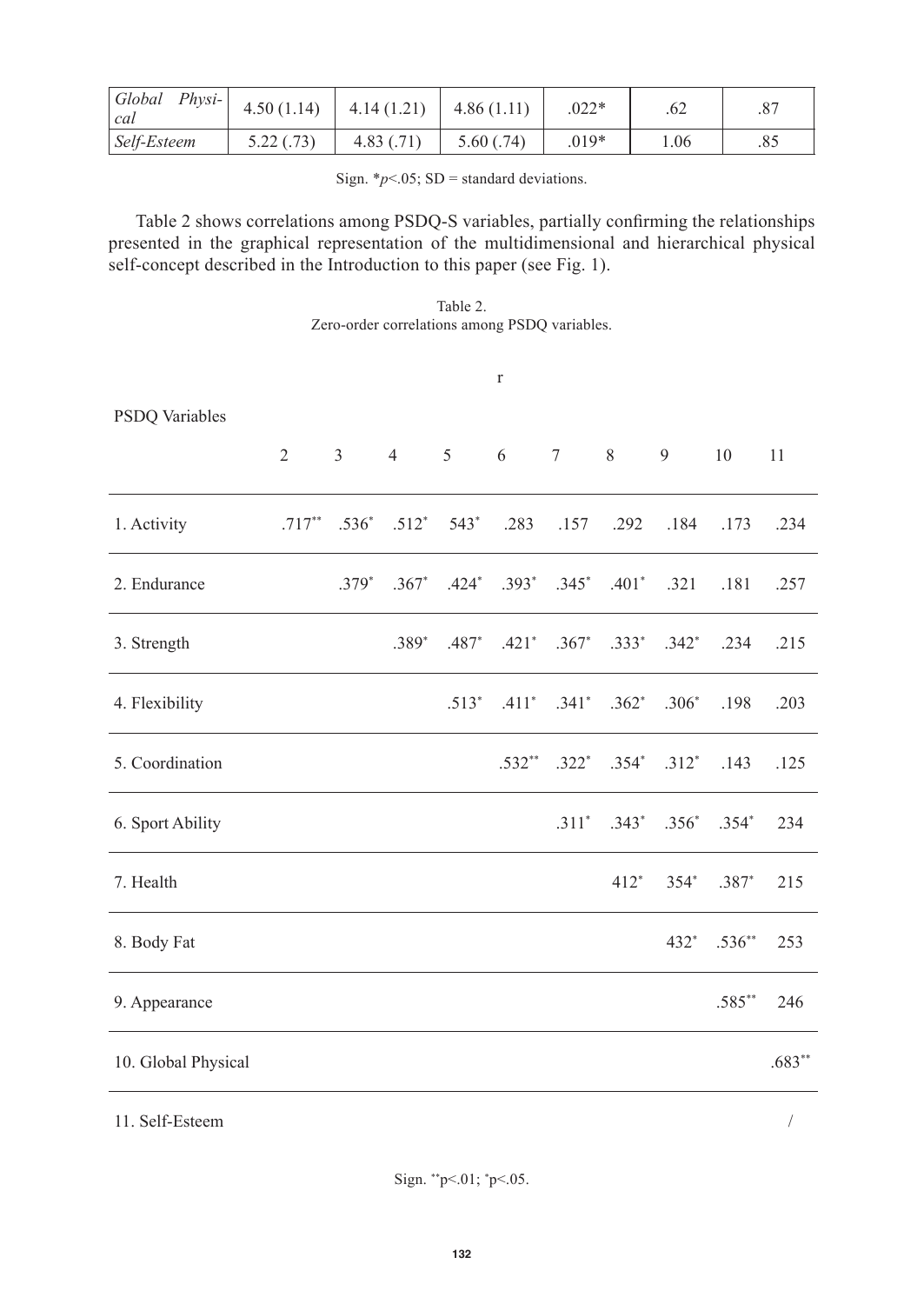Table 3 shows the results of the Pearson correlations (r and p-value) between the variables 'years without disability' and the multiple components of the physical self as measured by the PSDQ-S. Significant values have been identified with an asterisk. There were significant correlations between BMI and body fat scale in athletes with acquired disability ( $r = .768$  and  $p <$ .001) and in athletes with congenital disability ( $r = .852$  and  $p < .0001$ ).

|                  |                 |          |           |          | $\tilde{\phantom{a}}$ |              |               | $\tilde{\phantom{a}}$ |          | $\mathbf{r}$ |                        |               |
|------------------|-----------------|----------|-----------|----------|-----------------------|--------------|---------------|-----------------------|----------|--------------|------------------------|---------------|
| Varia-<br>bles   |                 | Activity | Endurance | Strength | Flexibility           | Coordination | Sport Ability | Health                | Body Fat | Appearance   | <b>Global Physical</b> | Self-Esteem   |
| Years<br>without | r               | $.424*$  | $.523*$   |          | $.394^*$ $.567^{**}$  | $.527**$     | $.398*$       | 125                   | $.486*$  | .09          | $.655***$              | $.761**$      |
| disa-<br>bility  | $p$ -value .021 |          | .015      | .042     | .001                  | .001         | .019          | .503                  | .026     | .768         |                        | < 0001 < 0001 |
|                  |                 |          |           |          |                       |              |               |                       |          |              |                        |               |

|                                                                                     | Table 3 |  |
|-------------------------------------------------------------------------------------|---------|--|
| Correlations between the variables: 'years without disability' and PSDQ components. |         |  |

#### **4. Discussion**

The main purpose of this study was to describe the physical self-description in a sample of young athletes with physical disabilities, evaluate differences in physical self-perceptions between groups with congenital or acquired disabilities, and examine the correlation between the self-reported variables of 'years without disability' and various aspects of physical self-perception. Based on work by Campbell (1995), it was hypothesized that athletes with an acquired motor disability would have a more favourable physical self-concept than athletes with congenital disabilities and the results confirmed this hypothesis. Significant differences emerged between groups in each physical self-concept domain except health and appearance.

Athletes with acquired disabilities obtained higher scores than athletes with congenital disabilities on all 'physical fitness' measures of the PSDQ-S and on the 'body fat' scale ("not being too fat"), suggesting more positive self-perceptions on variables that correspond to such past literature variables as physical fitness tests, BMI, and body composition (Carraro, Scarpa, & Ventura 2010; Bassett, Martin Ginis, & Buchholz 2009). The longer the period of growth and development experienced before a person's disability, the more likely it is that the individual will have developed better functional skills, sport competence and coping capacities with which to confront and accept their acquired disability. These data are also consistent with psycho-social theories suggesting that the development of physical self concept occurs in a social context (Li & Moore 1998). Athletes with acquired disability also obtained higher scores than athletes with congenital disabilities on global self-concept within the PSDQ-S, suggesting that they may be associated better adjusted generally to their disability. Especially if we define self esteem as "the summation of positive self attitudes and competencies," it possible to expect a strong relationship between self-esteem and disability acceptance (Li & Moore 1998)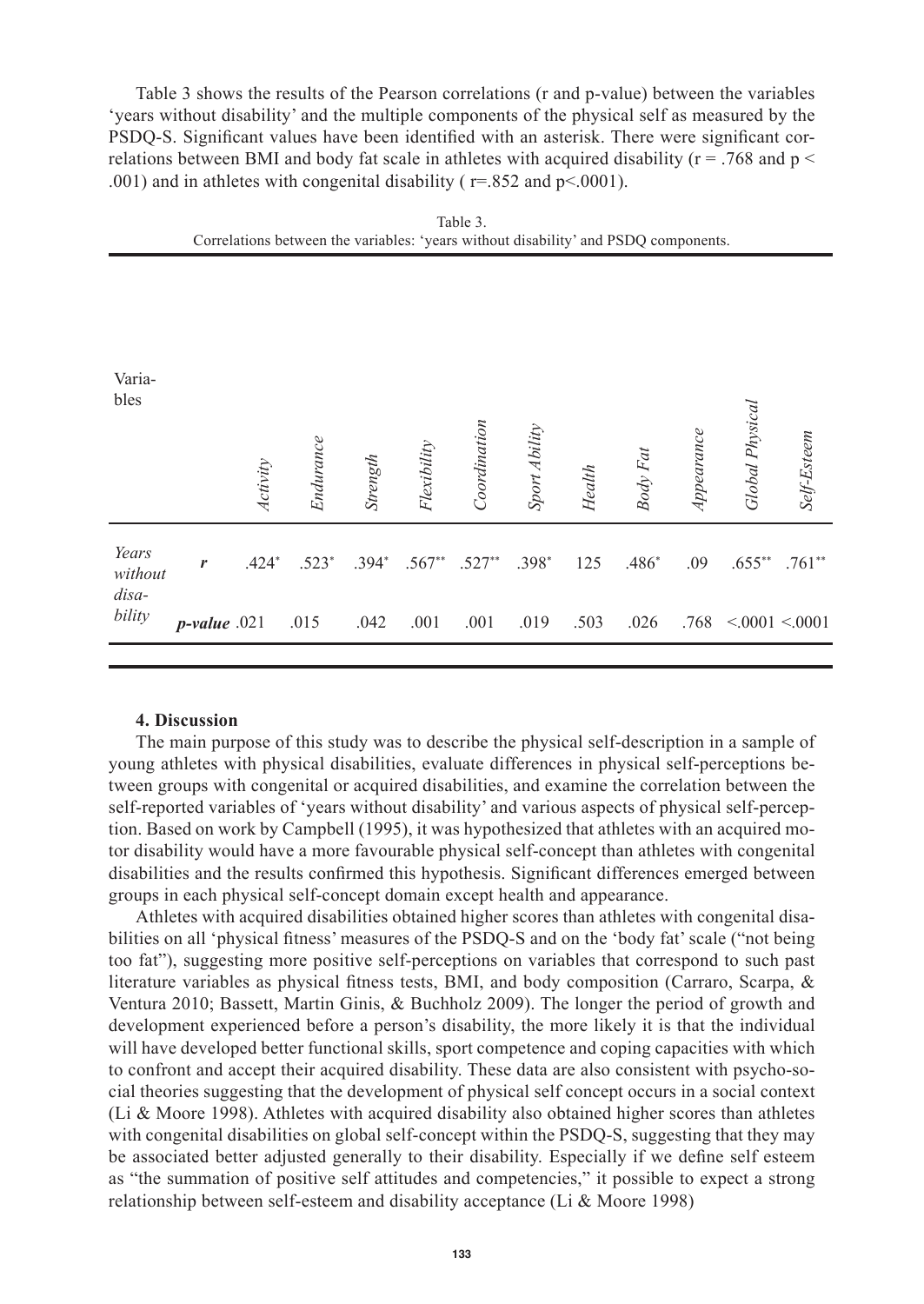It should be noted also that both groups of athletes with disabilities in the present sample obtained good to high values on all PSDQ-S scales, probably because they were self-selected from among athletes engaged in significant sport practice. While sport practice seems to play an important role in consolidating a positive sense of physical self and reducing potentially negative effects of disability on one's physical self-perception (Taleporos & McCabe 2002), participants of this study were all heavily engaged in sports activities and practice and may have differed from a more general sample of persons with disabilities not only in their interests in sports but also in their abilities to participate in sports. Thus, while there are numerous psychosocial benefits to sport participation for people with disability, especially including physical competence, self-efficacy, and self-concept (Martin, Vitali & Whalen 2015), there may also be a self-selection process such that individuals with disabilities who participate heavily in sports may be less disabled than peers who do not. Significant increases in the physical self-concept of person with disabilities tend to be due to motor skill development. Perhaps participation in sports not only allows people with disabilities the opportunity to develop or redefine their physical abilities, but it may also serve to mark or separate those who have already progressed in their physical abilities beyond non-participants in sports .

With regard the last hypothesis, correlative data between physical self-perceptions and the period of time without a disability may be considered a proxy for addressing our assumption that a late onset disability should be associated with a more positive self-perception. In fact, a positive correlation emerged between the number of years a person experienced prior to disability onset and higher evaluations of the physical self. We suspected that people whose motor disability resulted from trauma or injury later in life or at a more advanced age would have a more positive conception of their body, motor skills and abilities, and a higher self-esteem in line with Campbell's (1995) findings in which athletes in wheelchairs, with disabilities acquired later in life, had an improved state of well-being and a higher self-esteem than those with congenital disabilities. However, a study by Taleporos and McCabe (2002) finding that individuals with physical disabilities gradually adjust to their different bodies and increasingly accept their disabilities over time might suggest that those with congenital disabilities would have had more time to adjust and might show a more positive self-esteem as a result. Our results support Campbell's (1995) data and may be explained by considering the genesis and formation of the physical self an evolving self-perception formed over time through the influence and interdependence of its three main components: somatic, psychological and social. Thus, a self-description of one's body is not exclusively influenced by either real data describing one's physical conformation or psychological, emotional and personal ideas of one's physicality, but by the interaction of both of these components with social factors. To exemplify the fundamental importance of the interaction between the somatic, psychological and social dimensions in the development of the physical self, it is sufficient to think of a physically fit person who may have developed, on a psychological level, a 'distorted' conception of his physical self as a result of a negative and stigmatizing social experiences (Duncan, Al-Nakeeb, & Nevill 2004). A prime example of this is the so-called "phantom fat" condition in which an individual continues to perceive the presence of fat, even after having lost weight, due to earlier social stigmatization from having been obese when younger. Taylor (1994) argued that this occurs because one's identity perception, including bodily considerations, is shaped by social recognition that happens in exchanges with 'others' (i.e., interpersonal relationships within the community to which one belongs, and within the relative cultural tradition). Taylor opens his account by highlighting the way in which contemporary politics has become significantly shaped by the need or demand for recognition made by oppressed or marginalized individuals and groups. Taylor opens his account by highlighting the way in which contemporary politics has become significantly shaped by the need or demand for recognition made by oppressed or marginalized individuals and groups. It is at least partly through recognition of the other that one's identity is formed (Galimberti 2007), and a lack of social recognition, an absolute need for us, may lead to the fragmentation of personal identity, undermining the peaceful development of personal confidence in all facets and dimen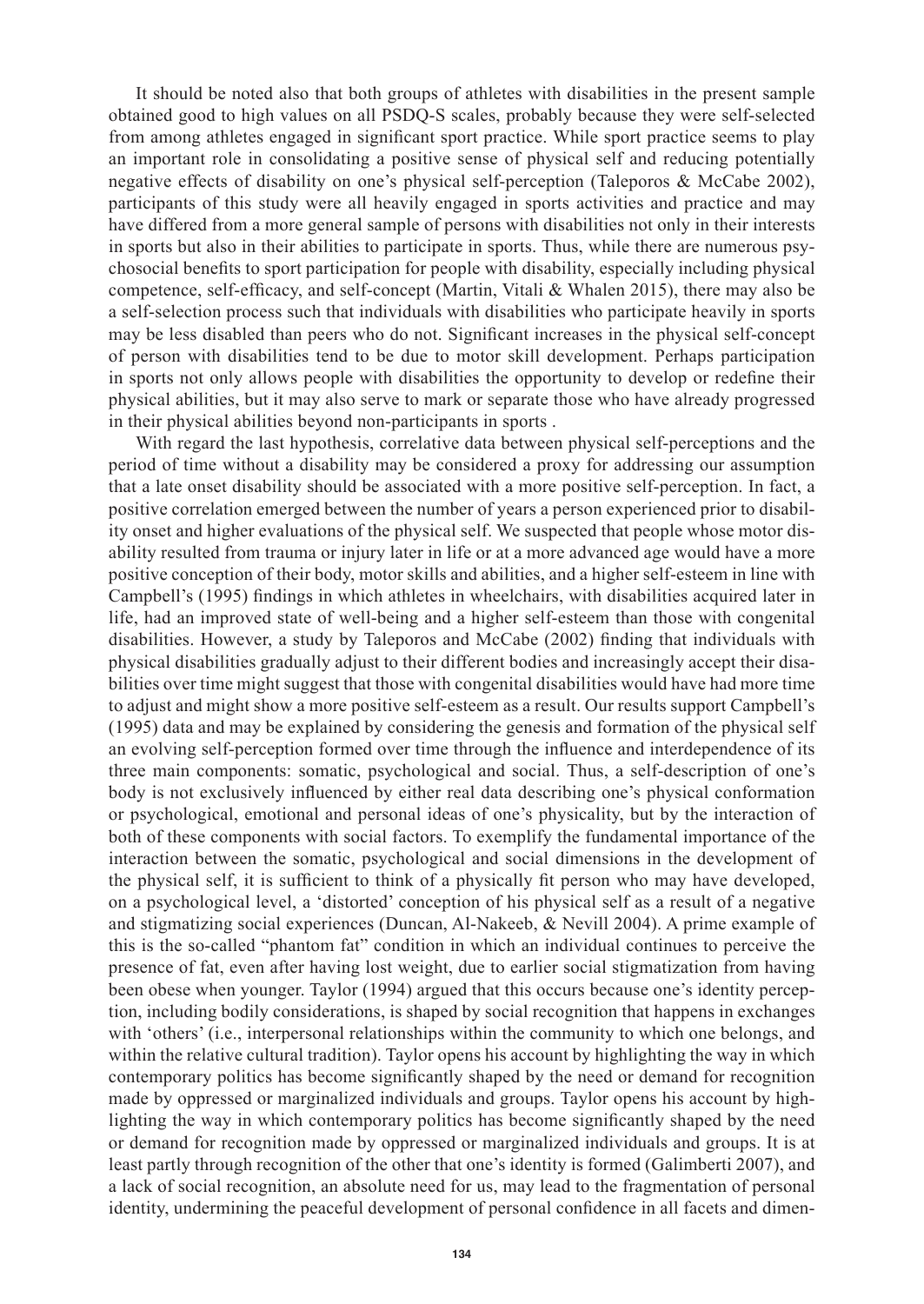sions. All that is experienced through the body is fundamental to the cognitive, affective and socio-relational development of every child and teenager and young adults. Taylor like Honneth (1992) emphasizes the vital role that relations of recognition play in the formation of human identity. Also bodily identities.

### **5. Conclusions**

In light of the above considerations, it seems logical to assert that a person with a congenital disability undergoes, starting from birth, a series of stigmatizing negative social influences by significant others. Not only are most at risk of being bullied, but they are also potentially at risk of living in an overprotective family environment which, by underestimating the disabled child's potential, leads him to develop a distorted, negative self-conception. Conversely, a person who is not born disabled may have a greater opportunity to develop and consolidate a solid identity and a positive self-esteem, also thanks to the greater probability that he would receive positive social support from his parents, peers, teachers and all significant others. From the moment at which, over the course of life, one has to contend with a disabling trauma, albeit with difficulty, the person with a newly acquired disability – having had strong social experience and support previously – will often be helped to in accept the disability, able to integrate the disability into his/her identity and process it more positively into a solid physical self-concept (Martin 2010, 2007, 2006).

Taleporos and McCabe (2002) studied body image in people with physical disability in the frame of a social model of disability that considers feelings and attitudes towards the own body influenced also by social factors. They found that involvement in leisure activity, such as sport, provided mental and physical health benefits, enjoyment, and opportunity to develop self-concept and increase self-esteem, and occasions to build and enhance social relationships.

Furthermore, while several studies analysed the effects of the years post-injury on self-perception (e.g., Bailey, Gammage, van Ingen, & Ditor 2015; Specht, King, Brown, & Foris 2002), it was found only few paper considering the time before the disability onset. Learning more about physical self-perception before the onset of a disability resulting in many physical changes to the body, and how individuals adjust to these changes may be useful information in sport and exercise settings.

Positive correlation emerged between the number of years of sport practice and better evaluation of the physical self (obviously there were no influences on flexibility due to the spastic or flaccid form of disability). Sport participation contributes to the development of a positive physical self in adolescents and children with motor disabilities. Likewise, as seen by data in our study regarding generally positive physical self perceptions among our participants, sport and adapted motor activities can be considered critically important inclusive opportunities for people with disabilities, helping them to improve the mental representation they have of their own bodies and thereby increase their level of self-esteem.

Biopsychosocial theory provided us a useful framework for understanding physical self-concept and self-esteem concerns of people with motor disability. The social model of disability infers that persons with identical motor impairments are likely to vary in their feelings and attitudes towards their own body because of social factors such as social support, education, unconditional acceptance from significative others (family, friends, boyfriend/girlfriend) and real and perceived social attitudes (Bailey, Gammage, van Ingen, & Ditor 2015; Taleporos & McCabe 2002).

#### **6. Limitations and future directions**

From a theoretical and argumentative point of view this research was based on the biopsychosocial model of disability. In future studies, the impact of other variables (such as: e.g., demographic characteristics; disability conditions; roles of education, family, friends; psychosocial factors like emotional support, perceived discrimination, unconditional acceptance; focus on some aspect of personal achievement, like sports, career, family, education) on the physical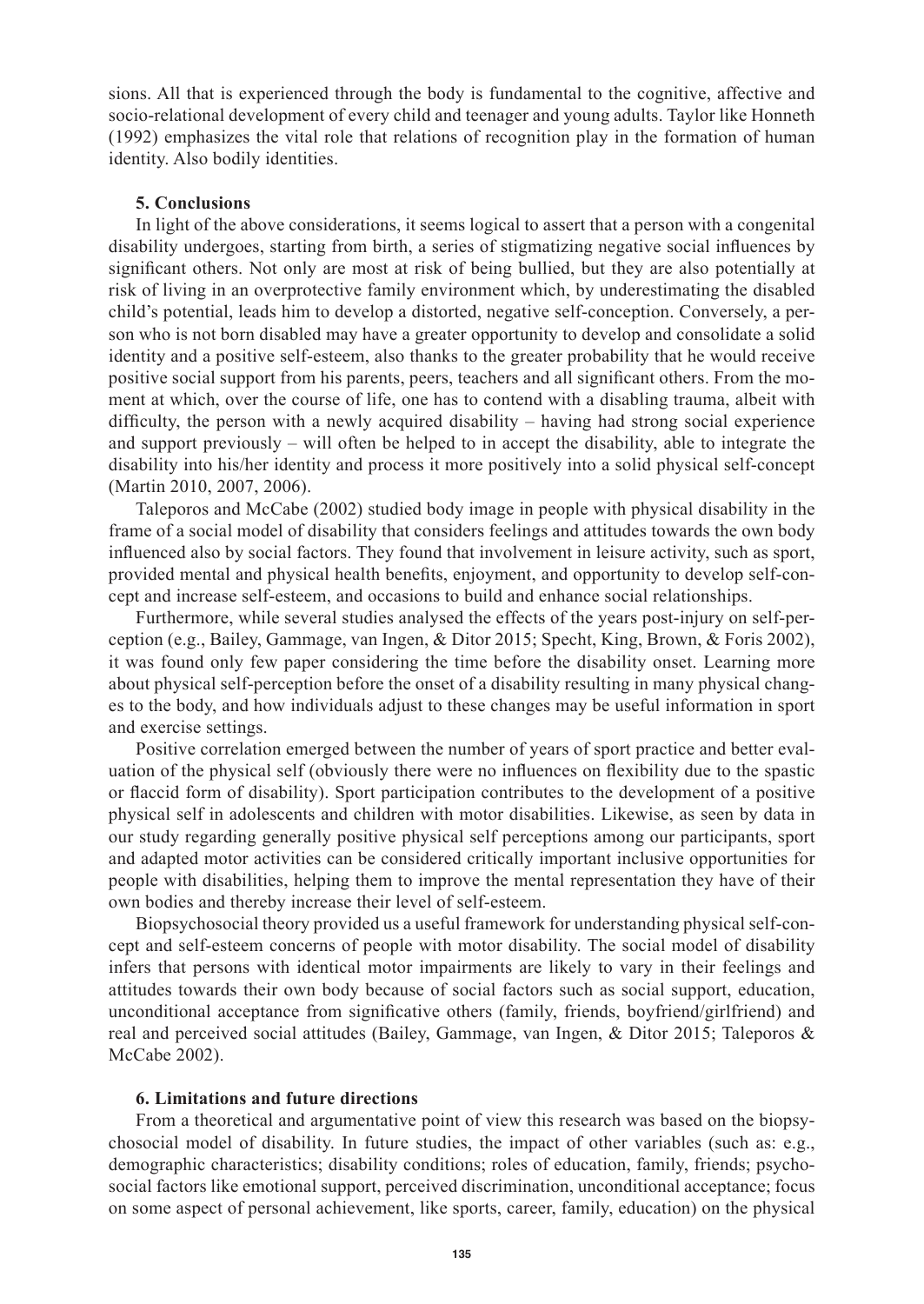self-concept in people with motor disability is expected to be assessed. Moreover, it would be interested to test the relationships between PSDQ and Acceptance of Disability Scale (AD; adapted by Li & Moore 1998).

Since there are controversial studies about the effect of the onset of physical trauma on acceptance of disability (or having positive physical self perceptions), it would be suggested to do a randomized study, analyzing the influence of the time with disability physical self-concept, differentiating the two samples subdivided into congenital and acquired disabled.

In people with acquired physical disability, the time they need to adjust to the disability should also be evaluated after the onset of the injury. The influence of the years of sports practice both before and after the onset of disability should be examined. We used the PSDQ after making a language adaptation for people with motor disabilities (see pilot study above). This has not been sufficient. There is a need to adapt the questionnaire conceptually, taking into account both the needs of the researchers and the instances of the population to be interviewed. Because for an athlete with motor disability it is important the appearance of the legs rather than of the face, as well as a 'cold' or 'flu' cannot identify their health status.

#### **References**

- Bailey, K.A., Gammage, K.L., van Ingen, C., & Ditor, D.S. (2015). "It's all about acceptance": A qualitative study exploring a model of positive body image for people with spinal cord injury. *Body Image*, *15*, 24-34.
- Bassett, R.L., Martin Ginis, K.A., Buchholz, A.C., & SHAPE SCI Research Group (2009). A pilot study examining correlates of body image among women living with spinal cord injury. *Spinal Cord*, *47*, 496–498.
- Campbell, E. (1995). Psychological well-being of participants in wheelchair sports: Comparison of individuals with congenital and acquired disabilities. *Perceptual and Motor Skills*, *81*, 563-568.
- Carraro, A., Scarpa, S., & Ventura, L. (2010). Relationships between physical self-concept and physical fitness in Italian adolescents. *Perceptual and Motor Skills, 110*, 522-530.
- Carless, D., Peacock, S., McKenna, J., & Cooke, C. (2013). Psychosocial outcomes of an inclusive adapted sport and adventurous training course for military personnel. *Disability and Rehabilitation*, *35*, 2081-2088.
- Cattuzzo, M.T., Henrique, R.S., Ré, A.H.N., *et al*. (2016). Motor Competence and health related physical fitness in youth: A systematic review. *Journal of Science and Medicine in Sport, 19,* 123-129.
- Duncan, M.J., Al-Nakeeb, Y., & Nevill, A.M. (2004). Body esteem and body fat in British school children from different ethnic groups. *Body Image, 1,* 105-122.
- Ferreira, J.P.L., & Fox, K.R. (2008). Physical self-perceptions and selfesteem in male basketball players with and without disability: A preliminary analysis using the physical self-perception profile. *European Journal of Adapted Physical Activity*, *1*, 35-49.
- Fox, K.R. (1998). Advances in the measurement of physical self. In J.L. Duda (Ed.), *Advances in sport and exercise psychology measurement,* Morgantown: Fitness Information Technology, 295-310.
- Fox, K.R. (1990) *The Physical Self-Perception Profile manual*. DeKalb, IL: Northern Illinois University, Office for Health promotion.
- Fox, K.R., & Corbin, C.B. (1989). The Physical Self-Perception Profile: Development and preliminary validation. *Journal of Sport & Exercise Psychology, 11*, 48-430
- Galimberti, U. (2007). *L'ospite inquietante. Il nichilismo e i giovani.* Milano: Feltrinelli.
- Groff, D.G., & Kleiber, D.A. (2001). Exploring the identity formation of youth involved in an adapted sports program. *Therapeutic Recreational Journal*, *35*, 318-332.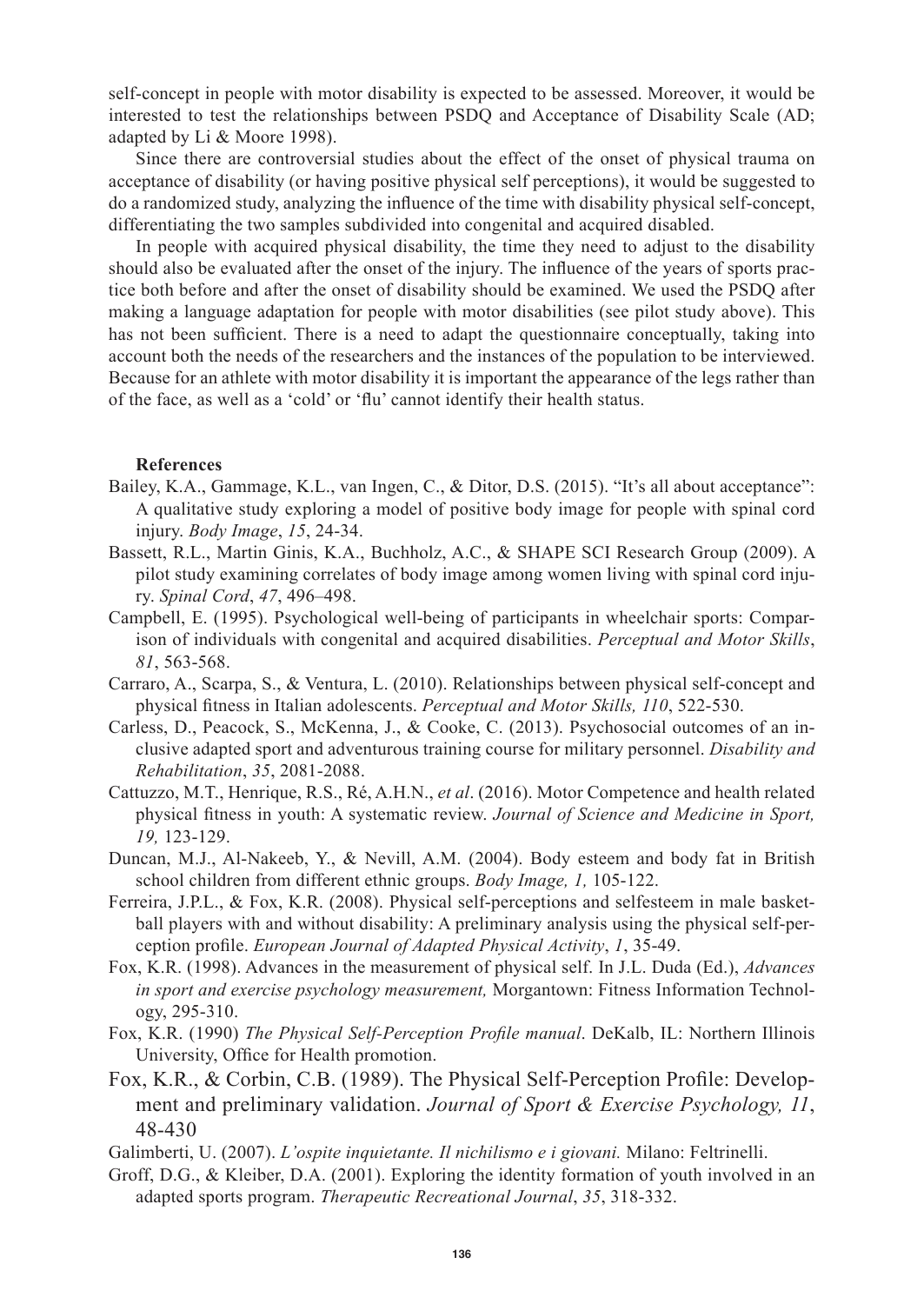- Hanson, C.S., Nabavi, D., & Yuen, H.K. (2001). The effect of sports on level of community integration as reported by persons with spinal cord injury. *American Journal of OccupationalTherapy*, *55*(3), 332-338.
- Harter, S., (1982). The Perceived Competence Scale for Children. *Child Development, 56*, 87- 97
- Henrique, R.S., Ré, A.H.N., & Stodden, D.F. (2015) Association between sports participation, motor competence and weight status: A longitudinal study. *Journal of Science and Medicine in sport*, *X*, 1-5.
- Honneth, A. (1992). *Kampf um Anerkennung*. Berlin: Berlin
- Hopper, C.A. (1984). Socialization of wheelchair athletes. In C. Shenill (Ed.), *The 1984 Olympic Scientific Congress proceedings: Vol. 9. Sport and disabled* (pp. 197-202). Champaign, IL: Human Kinetics.
- Li, L., & Moore, D. (1998). Acceptance of disability and its correlates. *The Journal of Social Psychology, 138*, 13-25.
- Marsh, H.W. (1990) The structure of academic self-concept: The Marsh/Shavelson model. *Journal of Educational Phycology, 82*, 623-636
- Marsh, H.W., Richards, G.E., Johnson, S., Roche, L., & Tremayne (1994). Physical Self-Description Questionnaire: Psychometric properties and a multitrait-multimethod analysis of relations to existing instruments. *Journal of Sport & Exercise Psychology, 16,* 270-305.
- Marsh, H.W., & Yeung, A.S. (1998). Top-down, bottom-up and horizontal models: The direction of causality in multidimensional, hierarchical self-concept models. *Journal of Personality and Social Psychology, 75,* 509-527.
- Martin, J.J. (2010). The psychosocial dynamics of disability sport and exercise. *XVIII AIPS Congress*, 15-17 October, Chieti/Italy, 1.
- Martin, J.J. (2007). Physical activity behaviors and physical self-concept of individuals with physical disabilities. *Journal of Human Movement Studies, 52,* 37-48.
- Martin, J.J. (2006) Psychosocial aspects of youth disability sport. *Adapted Physical Activity Quarterly, 23,* 65-77.
- Martin, J.J, Vitali, F., & Whalen, L. (2015). Individuals with disabilities. In A.G. Papaioannou, & D. Hackfort, (Eds.) *Routledge companion to sport and exercise psychology: Global perspectives and fundamental concepts* (pp. 105-118). New York, NY: Routledge.
- Martin Ginis, K.A., Jetha, A., Mack, D.E., Hetz, S. (2010). Physical activity and subjective well-being among people with spinal cord injury: A meta-analysis. *Spinal Cord*, *48*, 65-72.
- Mastro, J., & Frenchr (1984) Sport anxiety and elite blind athletes. In C. Sherrill (Ed.) *Sport and disabled athletes* (pp. 203-208)*.* Champaign, IL: Human Kinetics.
- Meleddu, M., Scalas, L.F., & Guicciardi, M. (2002). Contributo alla validazione italiana del Physical Self-Description Questionnaire. *Bollettino di Psicologia Applicata, 237,* 36-52.
- O'Connor, A.E., & Wayda, K.V. (2000) Exploring Competitive Orientation in a group of Athletes partecipating in the 1996 Paralympic Trials. *Perceptual and Motor Skills, 91, 491-502*
- Page, S.J., O'Connor, E.A., & Wayda, V.K. (2000). Exploring competitive orientation in a group of athletes participating in the 1996 Paralympic trials. *Perceptual and Motor Skills, 91*, 491-502.
- Peart, N.D., Marsh, H.W., & Richards G.E. (2005). *The Physical Self-Description Questionnaire: Furthering research linking physical self-concept, physical activity and physical education*, AARE Conference Paper Abstracts.
- Rosnow, R.L., & Rosenthal, R. (2009). Effect sizes: Why, when, and how to use them. *Journal of Psychology*, *217*, 6-14.
- Scarpa, S. (2011a). *Il Corpo nella Mente. Adolescenza, disabilità, sport.* Perugia: Calzetti Mariucci.
- Scarpa, S. (2011b). Physical self-concept and self-esteem in adolescents and young with and without physical disability: The role of sports participation. *European Journal of Adapted Physical Activity*, *4*, 38-53.